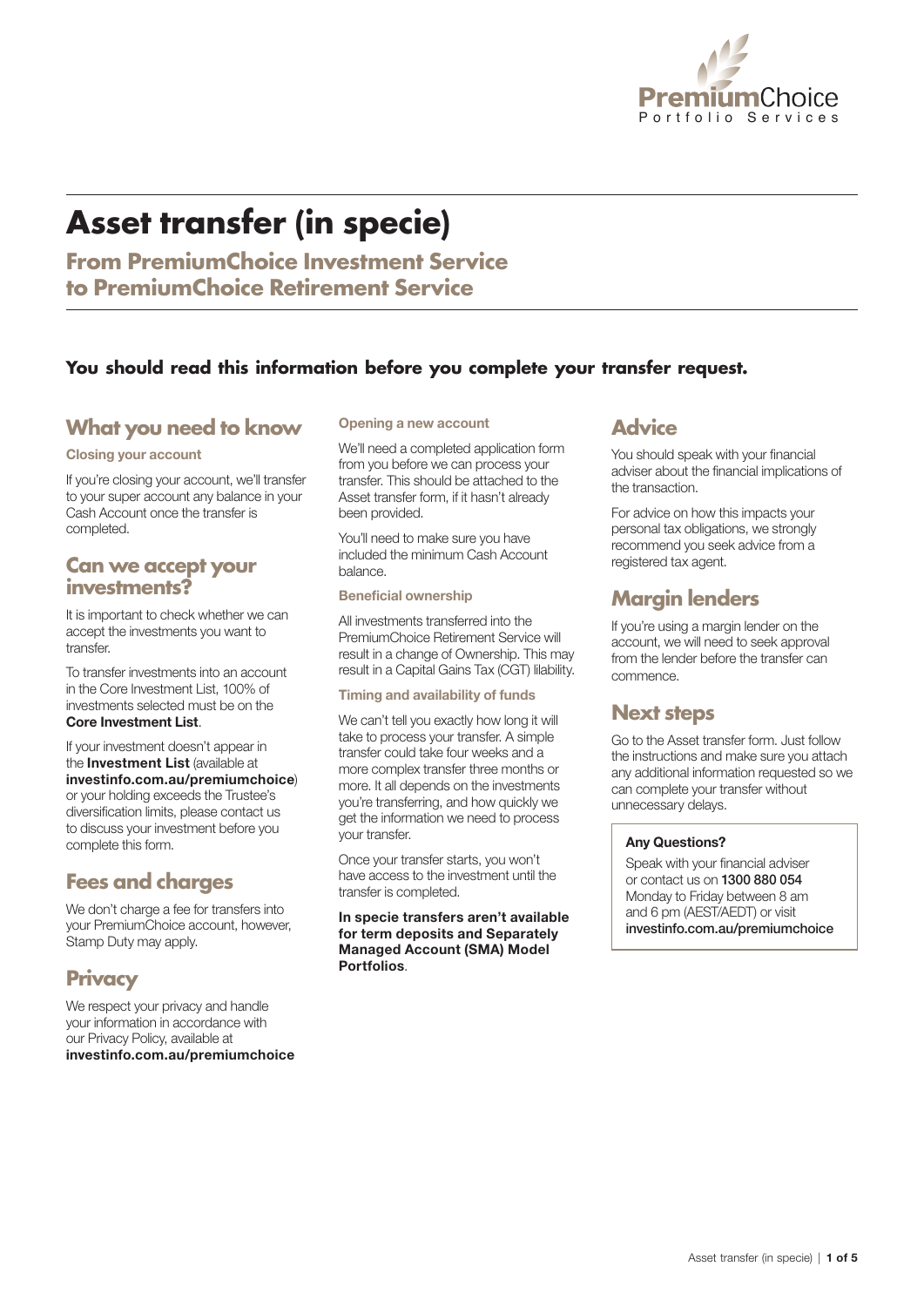## Asset transfer (in specie) deposit **Asset transfer (in specie) deposit**



Use this form to transfer investments from PremiumChoice Investment Service to PremiumChoice Retirement Service.

### **1. Source account details (Investment account)**

| Account number | Contact telephone (business hours)         |  |
|----------------|--------------------------------------------|--|
|                |                                            |  |
| Account name   |                                            |  |
| Email          | Date of birth (DD/MM/YYYY) (if applicable) |  |

### **2. Target account details (Super account)**

Are you transferring into an existing PremiumChoice Retirement Service account?

No Please attach to this form a completed PremiumChoice Retirement Service application form.

Yes Please complete the details below.

## Account number Account name Title **First name** Mr | Mrs | Miss | Ms | Other Middle name **Family name Family name** Email Date of birth (DD/MM/YYYY)  $/$   $/$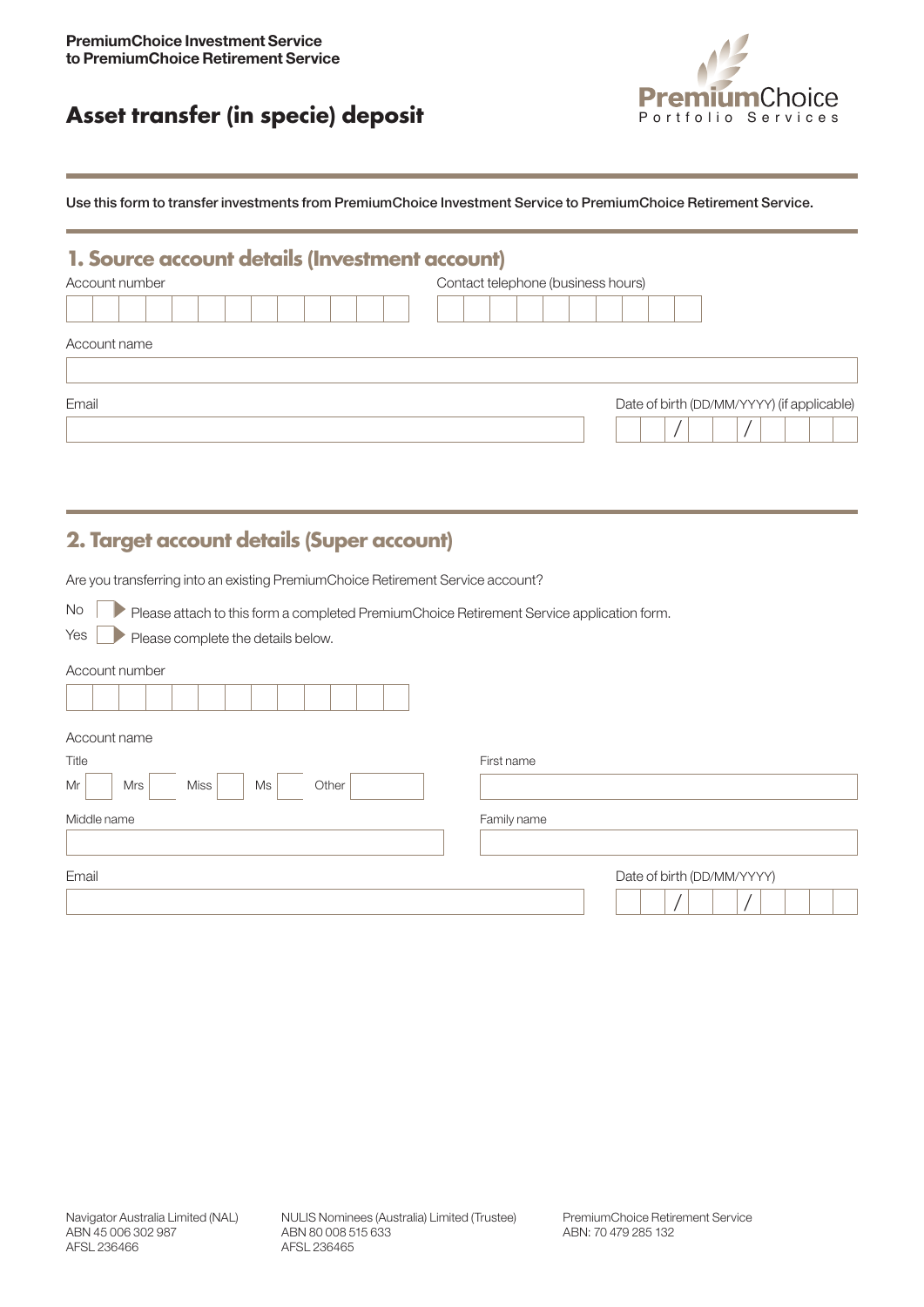### **3. Your contribution details**

Please complete the table below with details of your contribution.

| Type                         | Amount | <b>Balance</b> |
|------------------------------|--------|----------------|
| Personal contribution        | Or     |                |
| Eligable spouse contribution | 0r     |                |
| Rollover                     | Ωr     |                |

#### Important – please note:

When making your contribution please be mindful of the contribution caps for personal concessional contributions and personal non-concessional contributions.

If your contribution is a rollover, we'll need a Rollover Benefit Statement within seven days of the in specie deposit request being completed. If we don't receive this statement within 28 days of the transfer being processed, we're required to sell these assets and return the contribution.

#### Please go to Section 4.

### **4. Investments to be transferred**

You won't be able to process any transactions on the investments being transferred once the transfer starts.

Are you closing your investment account?

No Please complete the list of investments you're transferring below.

Yes **All transferable assets will be transferred along with your Cash Account. Please go to Section 5.** 

The entire balance of the investments listed will be transferred. You can't transfer part of an investment.

#### Investments to be transferred

| ASX/APIR code | Investment name |
|---------------|-----------------|
|               |                 |
|               |                 |
|               |                 |
|               |                 |
|               |                 |
|               |                 |
|               |                 |
|               |                 |
|               |                 |
|               |                 |
|               |                 |
|               |                 |
|               |                 |
|               |                 |
|               |                 |
|               |                 |
|               |                 |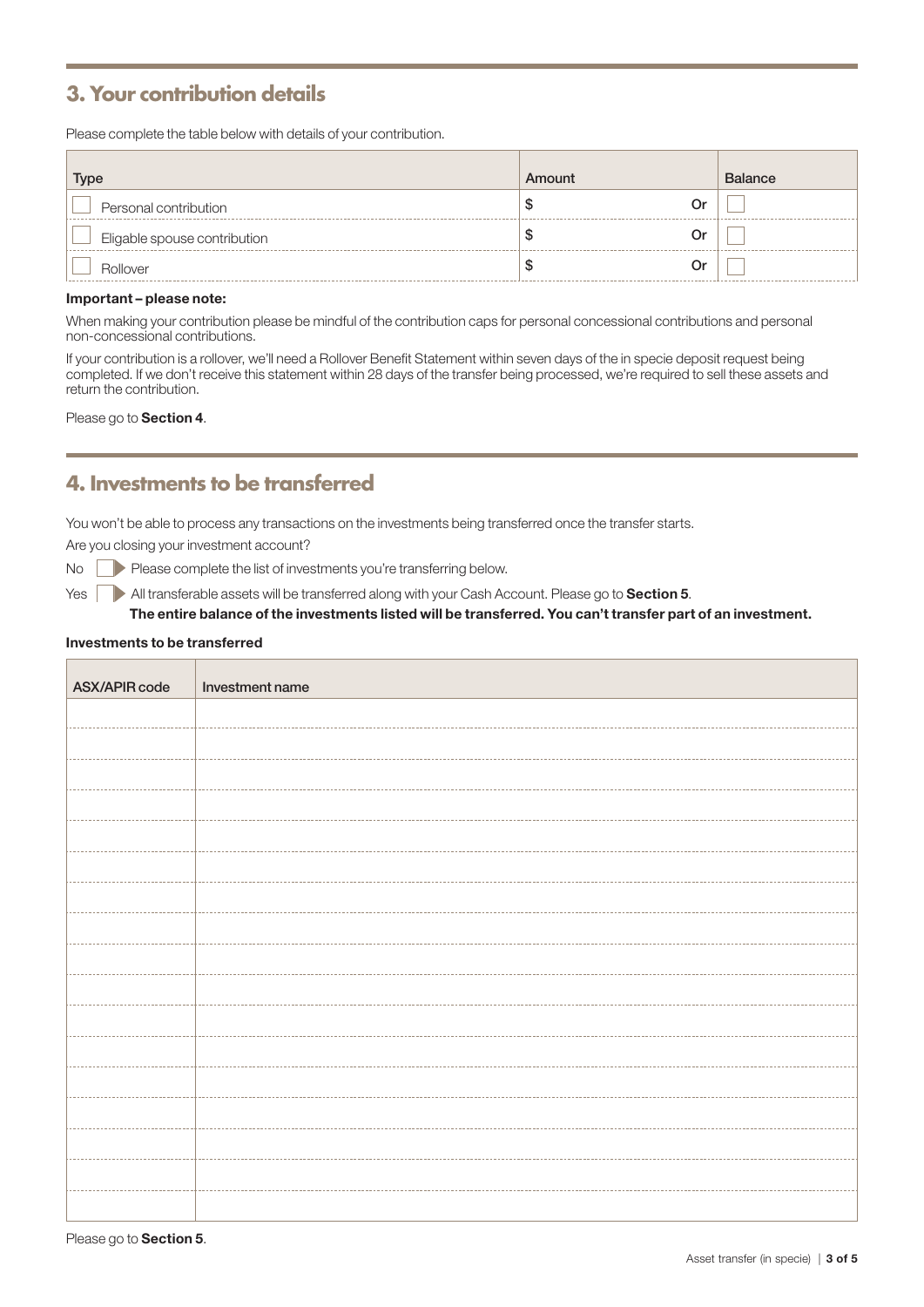### **5. Transferring your Separately Managed Account (SMA)**

| Does your investment account hold a Separately Managed Account (SMA) Model Portfolio?                                                                                                                                                                                                 |
|---------------------------------------------------------------------------------------------------------------------------------------------------------------------------------------------------------------------------------------------------------------------------------------|
| No<br>Please go to Section 6.                                                                                                                                                                                                                                                         |
| Yes<br>Please complete the details of the Separately Managed Account you're transferring below.                                                                                                                                                                                       |
| Note: A Separately Managed Account (SMA) Model Portfolio can't be directly transferred into a Superannuation account.<br>The Separately Managed Account (SMA) Model Portfolio will be unbundled into individual shares, transferred to the Super account<br>and then rebundled again. |
| Please note due to legal restrictions, we can't transfer IOOF shares into the SMA. If your SMA Model Portfolio has existing IOOF shares<br>please select one of the following options:                                                                                                |
| Option 1 - Please transfer the cash value of my IOOF shares back into the SMA and                                                                                                                                                                                                     |
| Please sell my IOOF shares in my Investment account, or                                                                                                                                                                                                                               |
| Please sell my IOOF shares once in my Super account                                                                                                                                                                                                                                   |
| Option 2 - Please leave my IOOF shares as direct investments in my Super account                                                                                                                                                                                                      |
| If you don't select an option above, we'll process your request as Option 2.                                                                                                                                                                                                          |
| Please go to Section 6.                                                                                                                                                                                                                                                               |
|                                                                                                                                                                                                                                                                                       |
| 6. Financial adviser details                                                                                                                                                                                                                                                          |
| Was Personal Advice provided with this transaction?                                                                                                                                                                                                                                   |
| No<br>Yes                                                                                                                                                                                                                                                                             |
|                                                                                                                                                                                                                                                                                       |
| If you don't answer this question we'll assume the answer is 'No'.                                                                                                                                                                                                                    |
| Name of financial adviser                                                                                                                                                                                                                                                             |
|                                                                                                                                                                                                                                                                                       |
| Adviser number                                                                                                                                                                                                                                                                        |
|                                                                                                                                                                                                                                                                                       |
| Contact telephone number (business hours)<br>Fax number                                                                                                                                                                                                                               |
|                                                                                                                                                                                                                                                                                       |
| Email                                                                                                                                                                                                                                                                                 |
|                                                                                                                                                                                                                                                                                       |
| Please go to Section 7.                                                                                                                                                                                                                                                               |
|                                                                                                                                                                                                                                                                                       |

To assess which investment options are right for you, please refer to the relevant disclosure documents for each investment option selected for investment objectives and timeframes, and risk measures. Please respond to the following questions for all investment products you've selected, excluding Shares:

The investments I've selected have a risk measure that I'm prepared to accept

 $Yes \mid No$ 

I'm aware of the minimum suggested investment timeframe

Yes | No

There may be a delay processing your application if responses aren't provided, while we contact you for more information. If we don't receive a response we'll proceed with your application with the understanding that your responses are 'Yes'.